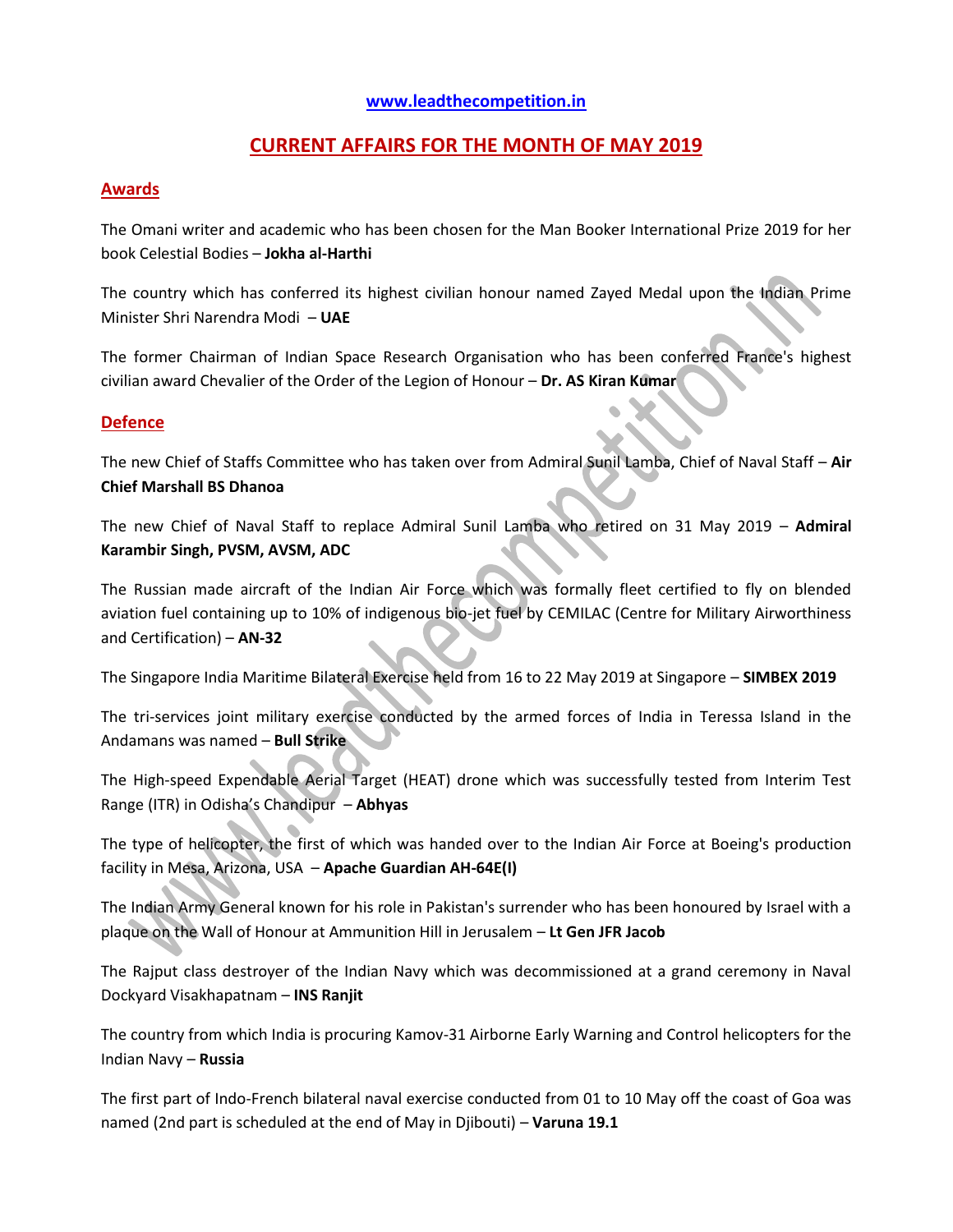### **Persons**

The stunt and action choreographer of bollywood who passed away on 27 May 2019 – **Veeru Devgan**

The retired Judge of Supreme Court of India who has been appointed to the Supreme Court of Fiji as a judge of its non-resident panel – **Justice Madan B. Lokur**

The Nepali climber who has beaten his own record of conquering Mt. Everest by doing it for the 23rd time and again by doing it for the 24<sup>th</sup> time in May 2019 – **Kami Rita Sherpa** 

### **Places**

The venue of 2-day meeting of Shanghai Cooperation Organisation held from May 21 to 22 and attended by India's external affairs minister Ms. Sushma Swaraj – **Bishkek, Kyrgyz Republic**

The Asian country which has become the first in the continent to legalise same-sex marriage – **Taiwan**

The state which has for the first time inducted women commandos named Danteshwari Ladake in its frontline anti-Maoist force – **Chhattisgarh**

### **Sports**

The team which has won the 2019 Sudirman Cup badminton tournament defeating Japan in the finals in Nanning, China – **China**

The well-known American golfer who has been awarded America's highest civilian award, the Medal of Freedom by the US President Donald Trump – **Tiger Woods**

The All India Football Federation president who has become the first Indian to be elected as the member of FIFA Executive Council for a period of 4 years – **Praful Patel**

The Sri Lankan cricketer who has become the first non-British person to be appointed the President of Marylebone Cricket Club (MCC) for a period of 1 year from 01 Oct 2019 – **Kumar Sangakkara**

### **Themes**

The theme of United Nations Global Road Safety Week observed from 06 to 12 May 2019 – **Leadership for Road Safety**

The theme of the International Labour Day observed on 01 May 2019 – **Sustainable Pension for All: The Role of Social Partners**

### **Miscellaneous**

The institute which has developed a microprocessor named AJIT, conceptualised, designed, developed and manufactured in India. – **IIT, Mumbai**

The international software company which has unveiled the World's 1st Election Software named ElectionGuard that lets the voter track his vote till the end – **Microsoft**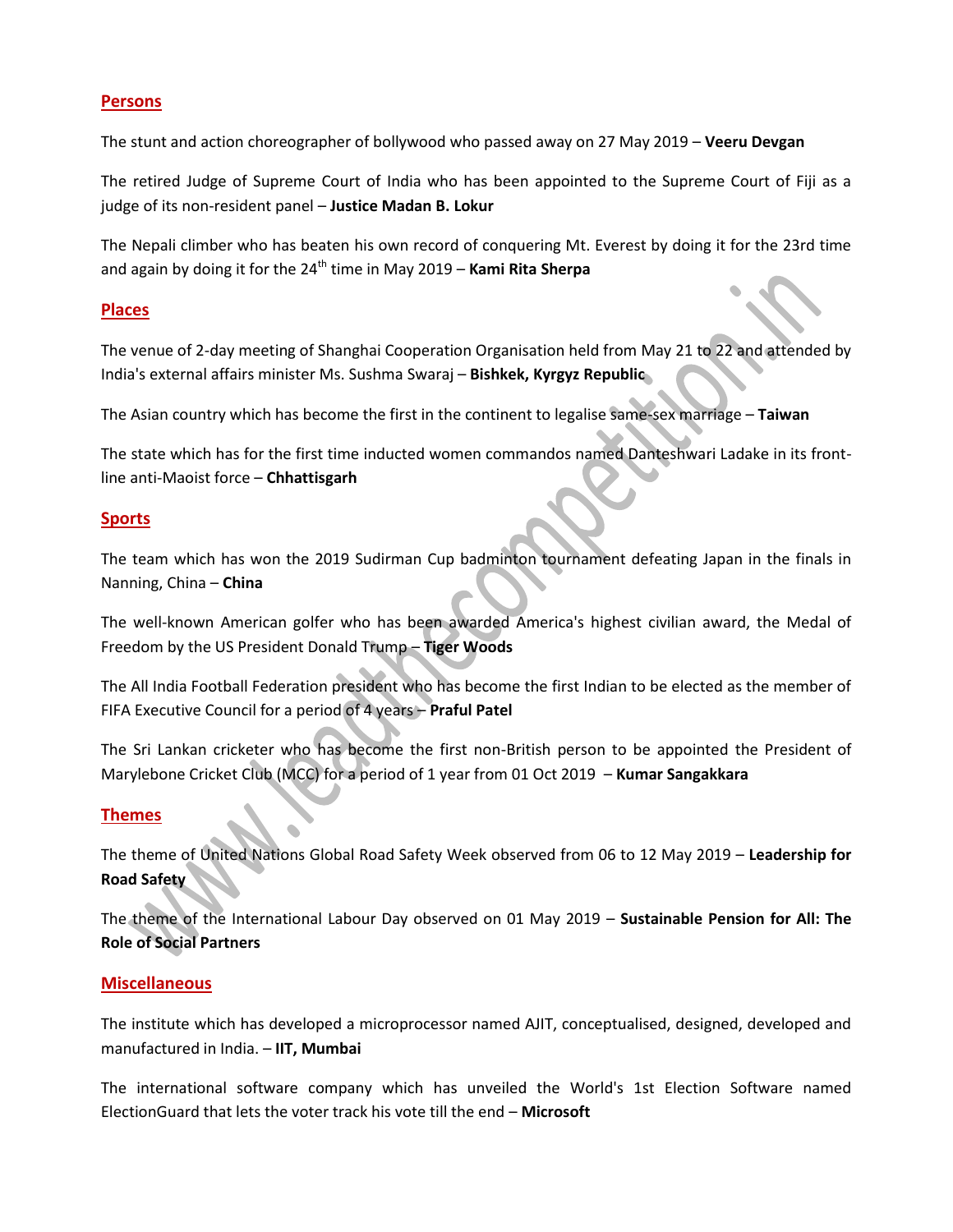The country which has become the first in the world to declare an environment and climate emergency in its Parliament – **United Kingdom**

The new imperial era announced by Japan with Emperor Naruhito taking over the throne from his father Emperor Akihito with effect from 01 May 2019 – **Reiwa**

### **Launch of RISAT-2B**

Launch date: 22 May 2019

Launch station: SHAR, Sriharikota

Launch vehicle: PSLV-C46

RISAT-2B is a radar imaging earth observation satellite weighing about 615 kg. The satellite is intended to provide services in the field of Agriculture, Forestry and Disaster Management.

# **Important Days of May**

| World Press Freedom Day: 03 May 2019                                                                 |
|------------------------------------------------------------------------------------------------------|
| Designated by: UN General Assembly                                                                   |
| First Observed in: 1994                                                                              |
| Theme: Media for Democracy: Journalism and Elections in the Times of Disinformation                  |
| World Asthma Day: 07 May 2019 (1st Tuesday of May)                                                   |
| Designated by: Global Initiative for Asthma                                                          |
| Theme: STOP for Asthma                                                                               |
| First observed in: 1998                                                                              |
| World Red Cross and Crescent Day: 08 May 2019                                                        |
| Designated by: International Committee of the Red Cross                                              |
| First Observed in: 1948                                                                              |
| Theme: #Love                                                                                         |
| World Migratory Bird Day: 11 May 2019                                                                |
| Designated by: AEWA Secretariat                                                                      |
| First Observed in: 2006                                                                              |
| Theme: Protect Birds: Be the Solution to Plastic Pollution                                           |
| Note: International Migratory Bird Day started in 1993 is observed in Canada, Mexico, US and Central |
| America.                                                                                             |
| International Nurses Day: 12 May 2019                                                                |
| Designated by: International Council of Nurses                                                       |
| Theme: Nurses: A voice to lead - Health for all                                                      |
| International Day of Families: 15 May 2019                                                           |
| Designated by: UN General Assembly                                                                   |
| Theme: Families and Climate Action: Focus on SDG13                                                   |
| First Observed in: 1994                                                                              |
| World Telecommunication and Information Society Day: 17 May 2019                                     |
| Designated by: United Nations General Assembly                                                       |
| Theme: Bridging the Standardization Gap                                                              |
| First Observed in: 2007                                                                              |
|                                                                                                      |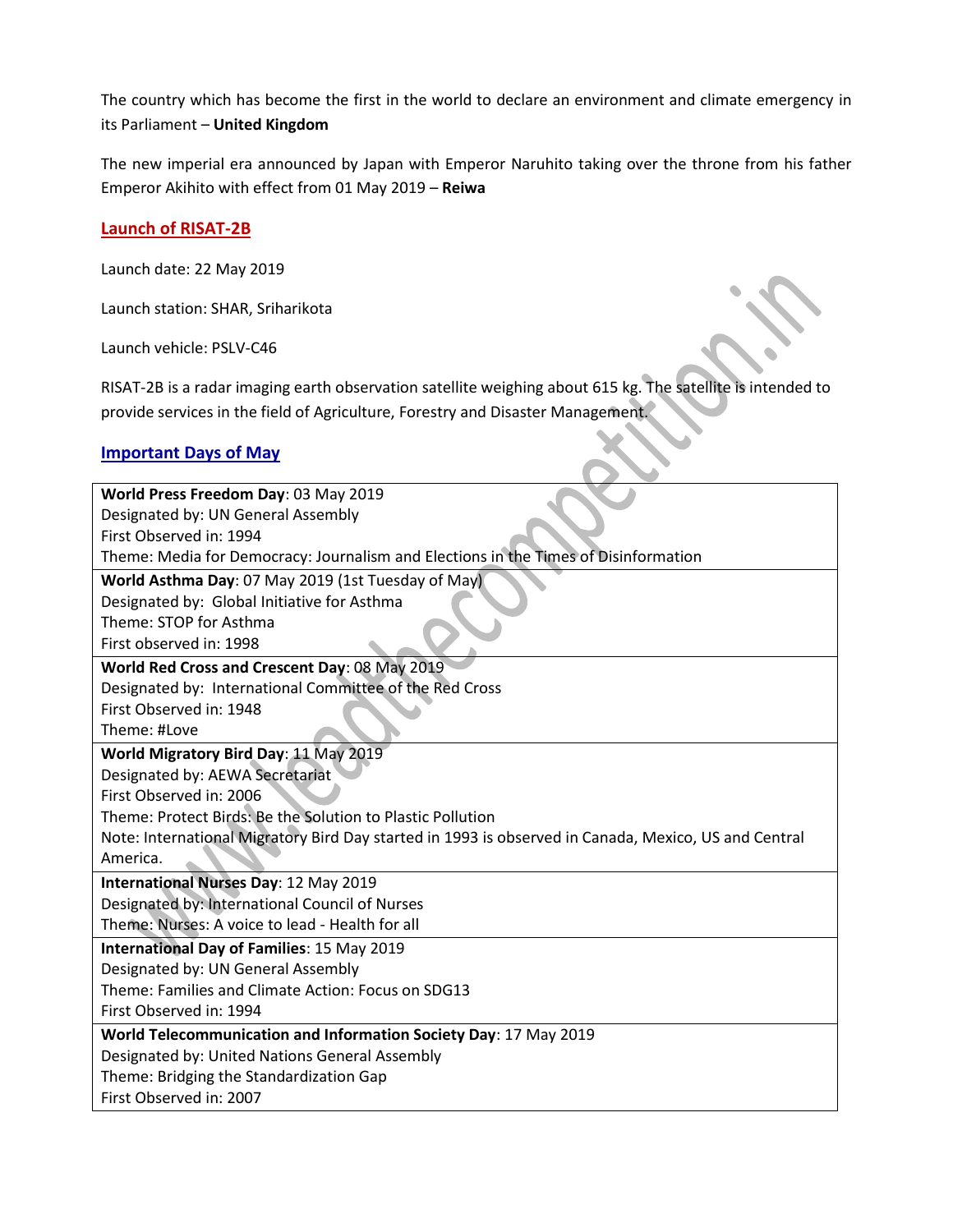**International Day of Vesak**: 17 May 2019 (Full Moon day of May every year) Designated by: United Nations General Assembly First Observed in: 2000 **International Day for Biological Diversity**: 22 May 2019 Designated by: UN General Assembly Theme: Our Biodiversity, Our Food, Our Health First Observed in: 2001 **International Day for UN Peacekeepers**: 29 May 2019 Designated by: United Nations General Assembly First Observed in: 2003 Theme: Protecting Civlians Protecting Peace **World No Tobacco Day**: 31 May 2019 Designated by: World Health Organisation First Observed in: 1987 Theme: Tobacco and Lung Health

### **Indian Premier League 2019**

Held from: 23 March to 12 May 2019

Winners: **Mumbai Indians**

Runners-up: Chennai Super Kings

Player of the series (Most Valuable Player): **Andre Russel** (KKR)

Leading run scorer (Orange Cap): **David Warner** (SRH)

Leading wicket taker (Purple Cap): **Imran Tahir** (CSK)

Emerging Player of the tournament: **Shubman Gill** (KKR)

IPL Fairplay Award: **Sunrisers Hyderabad**

Final match played at: Rajiv Gandhi International Cricket Stadium, Hyderabad

Number of times Mumbai Indians has won the trophy: 4 times (2013, 2013, 2017 and 2019)

# **CEAT Cricket Awards 2019**

CEAT International Cricketer of the Year: **Virat Kohli**

CEAT International Batsman of the Year: **Virat Kohli**

CEAT International Bowler of the Year: **Jasprit Bumrah**

CEAT International Test Cricketer of the Year: **Cheteshwar Pujara**

CEAT International ODI Cricketer of the Year: **Rohit Sharma**